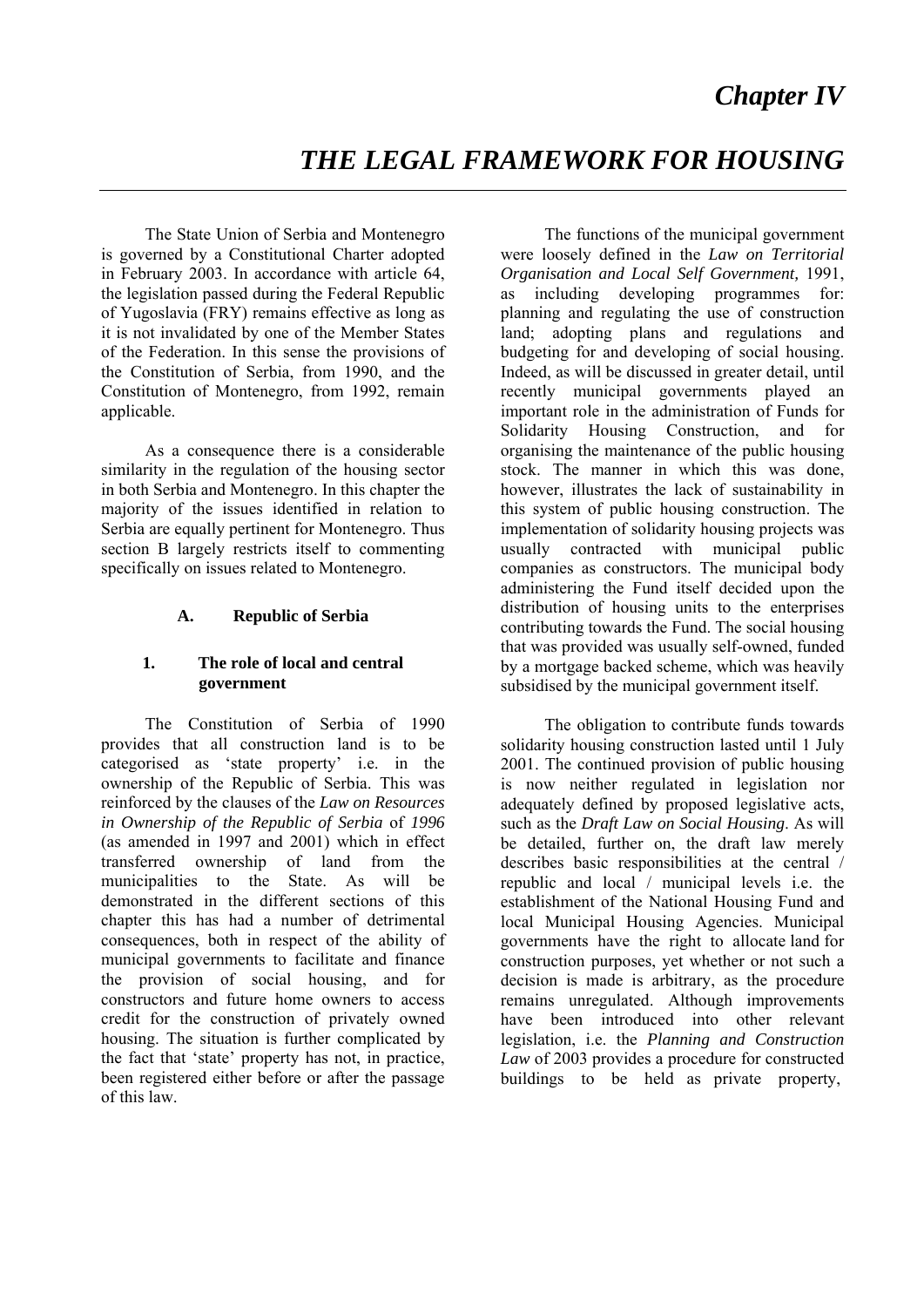fundamental problems remain due to the state ownership of all construction land. As the title to a building does not arise legally until the construction is complete, this hinders the secure finance for the construction.

 Furthermore, the *Law on Local Self Government* (2002) which came into force in September 2004, was accompanied by fiscal and budgetary changes that aim to transfer more power and responsibilities to the local level. Although municipal governments do now have limited fiscal powers, as well as the expectation (created by the *Draft* L*aw on Social Housing*) of receiving subsidies from central government, their ability to sustain a social housing policy is limited and they have little incentive to improve their financial management systems to achieve such a goal.

 Indeed, since the passage of *the Housing Law* in 1992, when public provision was replaced by the market provision of housing, there has been deregulation and a subsequent virtual disintegration of state responsibility. Article 2 stipulates a mere rhetorical obligation, that, 'the State overtakes measures for the creation of favourable conditions for housing construction and ensures conditions for solving housing needs of socially vulnerable persons according to the Law.' Articles 16<sup>48</sup>, 19 and 20 of the *Housing Law* effectively allowed for the privatisation of flats owned by the State: the occupier was awarded the right to buy the title to his flat at a fraction of the flat's market value, a percentage of the proceeds contributing towards the provision of social housing for vulnerable groups as identified in article 28. The provisions of this law, embodying the direction of those contained in other laws are, however, to a large extent restricted to the enactment of privatisation and its expected aftermath. In 2003 the Government of the Republic of Serbia introduced a Regulation for Solving Housing Needs of elected, appointed and other persons employed in public service. The Regulation concerns state agencies at the republic and local levels, all institutions financed from the budget as well as public enterprises established by the Republic or local authorities, and affects about 40% of all employees in Serbia.

 $48$ Article 16 stipulates that a landlord is under an obligation to allow the tenant to purchase the apartment he is using 'under the conditions prescribed by this law.' Article 19 provides that the purchase is to be paid for over the course of 40 years, article 20 providing a method for the calculation of the purchase price.

According to the Regulation the apartments can only be used up to a limit of 5 years, with the possibility to purchase the apartment – subject to certain conditions on the basis of the market price under convenient conditions: participation 10 per cent, pay-off deadline 40 years, interest rate 1 per cent per year (see also chapter VI).

 As will be maintained throughout this chapter, amendments are required to regulate post privatisation relationships. As an example, with regard to the registration of the right of ownership article 18 of the above law simply states 'the purchase contract for an apartment must be made in a written form and the signatures of the parties must be notarised in a court.' Article 25 states 'the seller of the apartment is obliged, within 30 days from the day the contract for apartment purchase was concluded, to submit the request to register the right of ownership and the mortgage in the Land Cadastre or the appropriate public registry.'

#### **2. The regulation of property in law**

 In the absence of a Civil Code, property ownership is regulated by separate legislative acts, the primary one being the *Law on Basic Elements of the Property Rights*, which was initially adopted in 1980 but substantially amended in 1996. Other laws that regulate different aspects of the acquisition, ownership, possession and use of immovable property are: the *Law on Obligations*, 1978; the *Housing Law of 1992* (as amended in 2001); the *Law on Restitution of Agricultural Land* of 1991; the *Law on Transactions in Real Estate,* 1998; the *Law on State Survey, Cadastre and Registration of Rights on Real Property of 1992; ("Official Gazete RS, 83/92, 15/96); the Law on Changes and Amendments to the Law on State Survey, Cadastre and Registration of Rights on Real Property of 2002*; the *Planning and Construction Law,* 200349, *The Law* o*n Deed Books of 1930/; and The Law on the Maintenance of Residential Buildings of 1995* (amended in 1998 and 2001). (See also chapter VII.)

Before detailing the articles of these laws, it should be noted that there are three absences.

<sup>49</sup> With the adoption of this law the following laws became outdated: the Law On Building Land of 1995; the Urban Planning and Development Law ("Official Gazete RS", nos. 44/95,23/96.16/97,46/98; the Law On Construction; and the Law On the Conditions for Issuing Construction and Use Permits of 1997.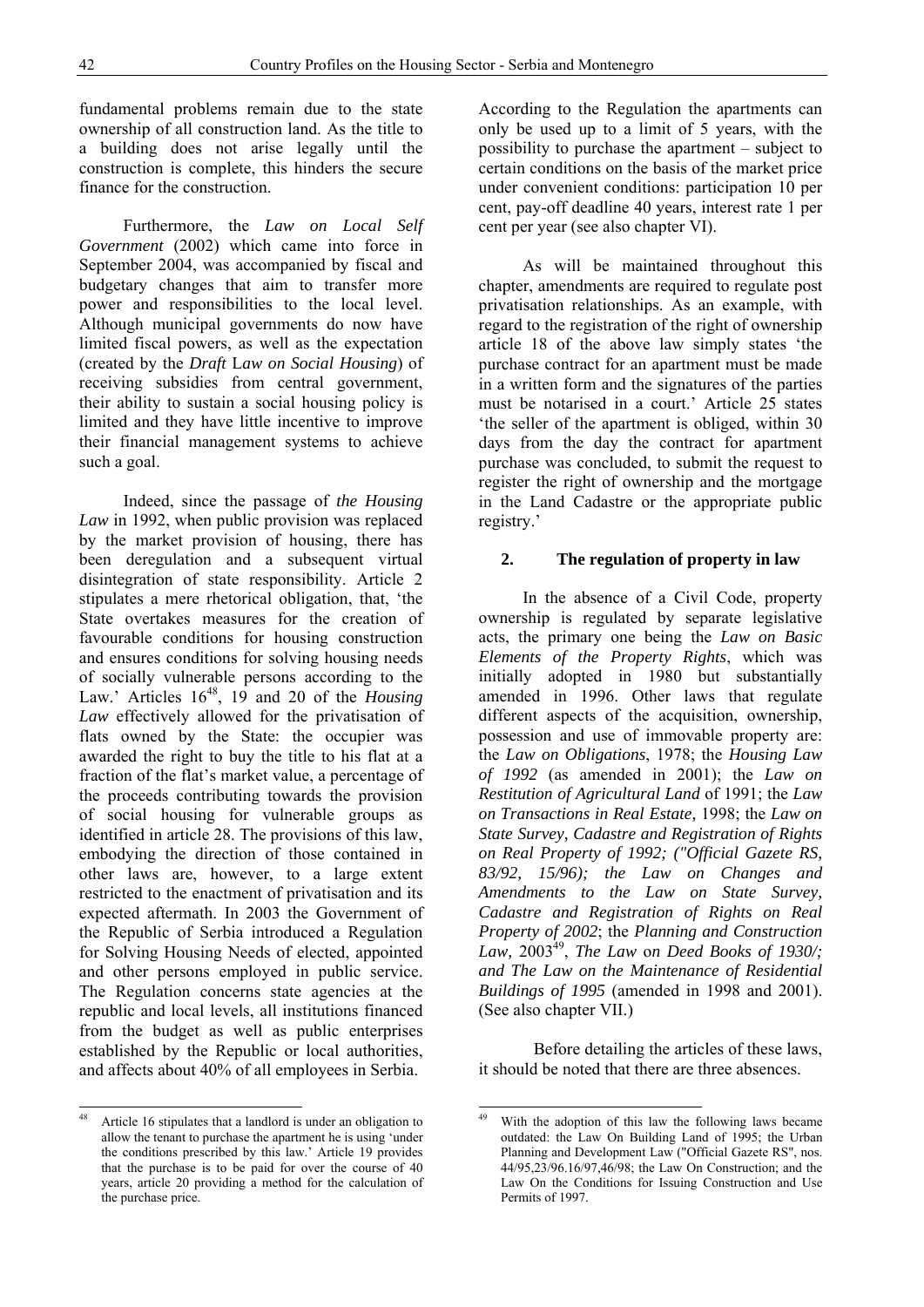Firstly, there is no *Law on mortgages*. 50 At present mortgaging is inadequately regulated by just a handful of articles in the *Law on Basic Elements of the Property Rights.* Article 61 identifies that 'a right of pledge is established by legal transaction, court ruling and law.' Article 63 then details the function of a pledge: 'a surety for a particular debt on immovable property may be encumbered by the right of pledge in favour of the pledge who shall be entitled, in the manner prescribed by law, to demand settlement of his claim from the value of such immovable property in precedence over other pledges that do not hold a mortgage, as well as other pledges who acquire the mortgage subsequently, regardless of any change of ownership over the encumbered immovable property.'

 The lack of detail in these articles, in conjunction with the clauses of the Law on Enforcement Procedure, 2000 has not allowed for the development of foreclosure as a means for a secured creditor to retrieve a loan. Mortgage lenders cannot initiate foreclosure, the execution of the procedure requiring a favourable court ruling in a declaratory process.

 A second absence, of significance given the partial nature of real estate registration, is a *Law on Bona Fide Purchasers*. Indeed, there are no clauses in the *Law on State Survey, Cadastre and Registration of Rights on Real Property* which regulate the position of bona fide purchasers. The court tends not to view registration as creating a legally valid and indisputable title if there has been a problem with a previous transaction. Such a purchase, even if registered, would be cancelled as invalid and a bona fide purchaser would be left with neither a right nor a remedy.

 Finally, although article 12 of the *Law on Basic Elements of the Property Rights* and article 24 of the *Law on Maintenance* both establish the responsibility of the co-owners of a residential building to maintain the building, in reality such buildings are not maintained. This can to a large extent be attributed to the absence of a comprehensive *Law on Condominiums* where the obligations of co-owners, and a mechanism for their execution, is clearly established. Furthermore condominium ownership is not formally recognised and the consequent inability to register such ownership reduces the ability of

<u>.</u>

homeowner associations to raise financing for building maintenance. (See also p. 45-47 and chapters II p. 17, III p. 31.)

# **3. The registration of immovable property and the real estate cadastre**

 The implementation of an effective cadastre and system for the registration of immovable property is necessary for the creation of legal certainty with regard to rights held over a particular object, and as a consequence is integral for the development of a real estate market and mortgage / construction financing. It also provides a source of data on land and real estate that allows for the imposition of a fair level of taxation, as well as the development of a coherent land administration and planning policy.

 The transformation of the dual system of identifying title holders, through land books and the Land Cadastre, into the new unified Real Estate Cadastre, therefore unifyies both the factual status of land and immovable property, i.e. a physical description of the land parcel with constructions upon it, and the rights held over it in one register was initiated by the introduction of the *Law on Surveying and Cadaster and Registration of Real Estate.* The transfer of title to immovable property is only complete upon its registration.

 At present, however, the law has not been fully implemented and the Real Estate Cadastre covers only 55% of the territory. This lack of implementation can be largely explained by the initial absence of documentation for the state ownership of immovable property and the consequent lack of documentation for transactions in which the property object has only been a part since privatisation in 1992. As will be emphasised below, however, this implementation will remain incomplete until the issue of the legalisation of 'illegal constructions' is resolved. Finally, the absence of a system of public notaries, who could efficiently provide the registry with the necessary documents, ensures that property transactions are not completed quickly and are thus unattractive to finance.

## **4. Construction**

 The problems that have plagued the construction of new housing are manifold. The primary problem of the state monopoly over the ownership of urban, i.e. building land, has already

The law on National Corporation for the Insurance of Housing Credits, 2004, does not regulate the relationship between creditor and borrower.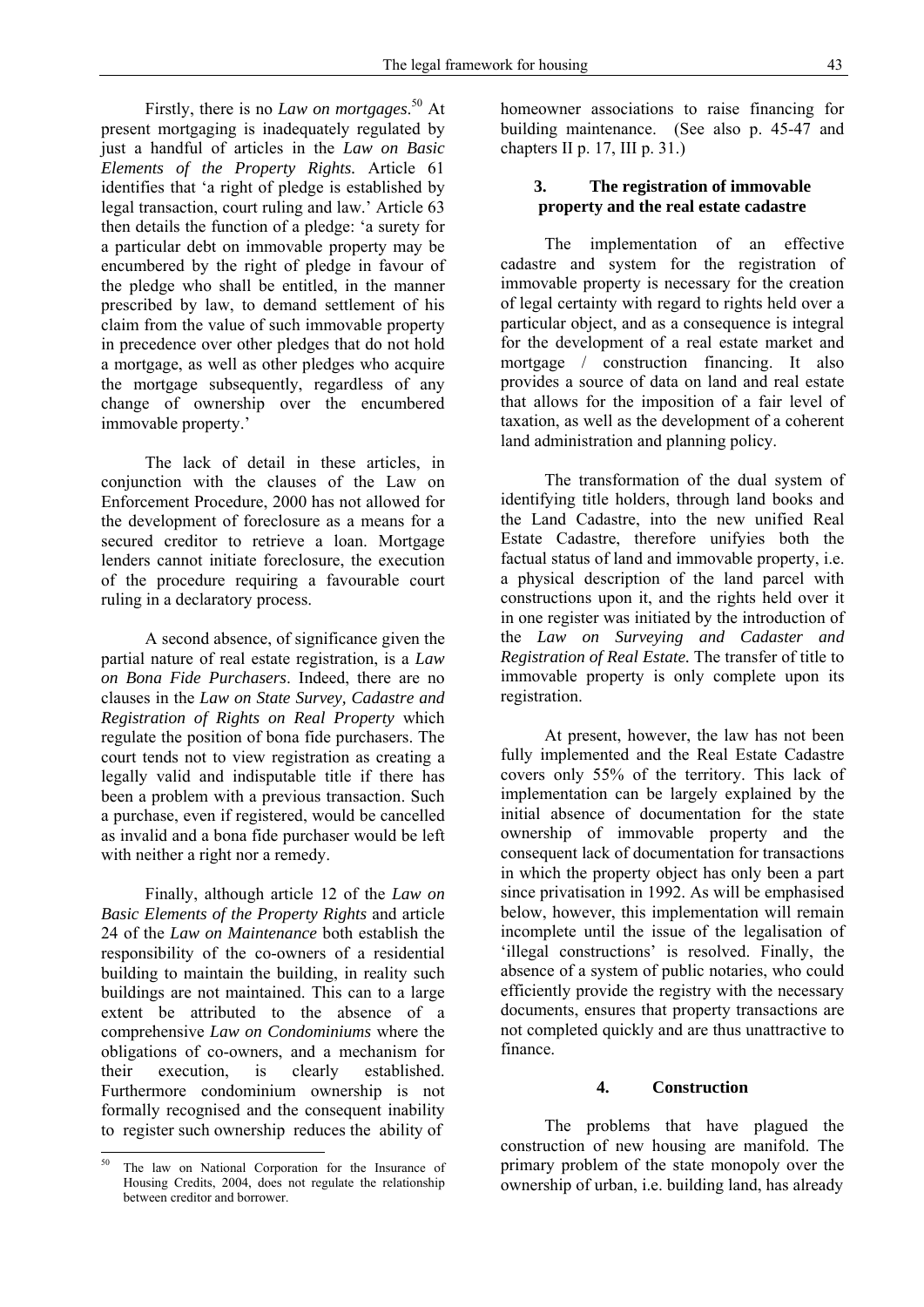been addressed. However, the number of illegal constructions, especially on the periphery of urban settlements, testify to the lack of legislative regulation for the transferral of agricultural land into building land, the failure to develop a coherent and comprehensive urban planning and zoning policy, and the failure to establish transparent consistent procedures for the auctioning of building land and the issuance of the necessary construction permits.

 The *Planning and Construction Law* from 2003 covers construction on public building land. Public building land is defined as land where public objects of general interest have been, or may be, constructed. Article 70 of the *Planning and Construction Law* states that public construction land is to be leased by the local government 'in accordance with this law and the Urban Plan.' Article 81 states that public building land upon which nothing is constructed can be leased out for a definite time for the construction of a building 'through public bidding or a gathering of offers through public advertising.<sup>51</sup> Finally, article 77 states that the fee for the use of developed construction land is paid by the owner of the object, whilst payment for the use of public land that has not been used for construction is made by the user.

 These articles represent a considerable improvement upon those previously contained within separate legislative acts. As article 70 reveals, however, the efficacy of the provisions is largely dependent upon the implementation of an Urban Plan. Furthermore, the provisions contained in article 81 emphasise the continued lack of total transparency as the law fails to identify the nature of either a public bidding or gathering of offers. Finally, although the law simplifies the procedure for the issuance of a building permit, other regulations issued by both central and local government with regard to the technical rules and standards for construction still exist.

 It should also be noted that there are other types of land which can be used for construction: land that was defined as construction land in the local plans but was not used for construction and cannot therefore be categorised as publicly owned construction land. The former owner of this land,

before the nationalisation of buildings and land in 1958, may request that the title to this land be transferred back to him.

 The *Planning and Construction Law* also regulates the legalisation procedure for buildings constructed without a permit. An illegal construction can include a building constructed without specific permission for that type of construction, or built on state land without permission for the use of land. It is difficult to legalise all buildings as so many were built in violation of urban planning regulations. Although urban planning regulations prescribe the purpose land can be used for, they do not adequately state development regulations.

 The law, however, establishes a legalisation process on a case-by-case basis. Article 160 states that 'the owner of an object constructed or reconstructed without a building permit is obliged to report to the city administration the said object whose construction was completed without a building permit within 6 months from the day this law came into force. After the expiration of the deadline the city administration, within a timeframe no longer than 60 days, shall inform the owner of the structure on the conditions required for issuing a construction approval.<sup>52</sup>

 Article 163 details a method for the calculation of the fee owners have to pay for a remedial registration.<sup>53</sup> Where as article  $162$  states that 'if the owner of a structure that has been constructed or reconstructed without a construction permit does not report the structure prior to the prescribed deadline or does not apply for the construction approval within the timeframe referred to the relevant city administration shall make a decision to demolish the structure.' This creates a potential legal problem as an illegal construction may be registered in the cadastre, and thus has property rights. This does not mean that it will automatically be awarded a construction permit.

-

<sup>51</sup> Article 91 lists the documentation that should be submitted together with the application to construct.

Article 161 lists the documentation that the owner of a construction constructed without a building permit must submit within 60 days of receiving the notice referred to in article 160.

<sup>&</sup>lt;sup>53</sup> If the owner of a structure that has been constructed or reconstructed without a construction permit does not obtain construction approval within 30 days from the deadline referred to, he shall pay an amount equal to one hundredfold the fee prescribed by the act for the use of the construction land had it had a construction permit, and the ownership right registered in the public book.'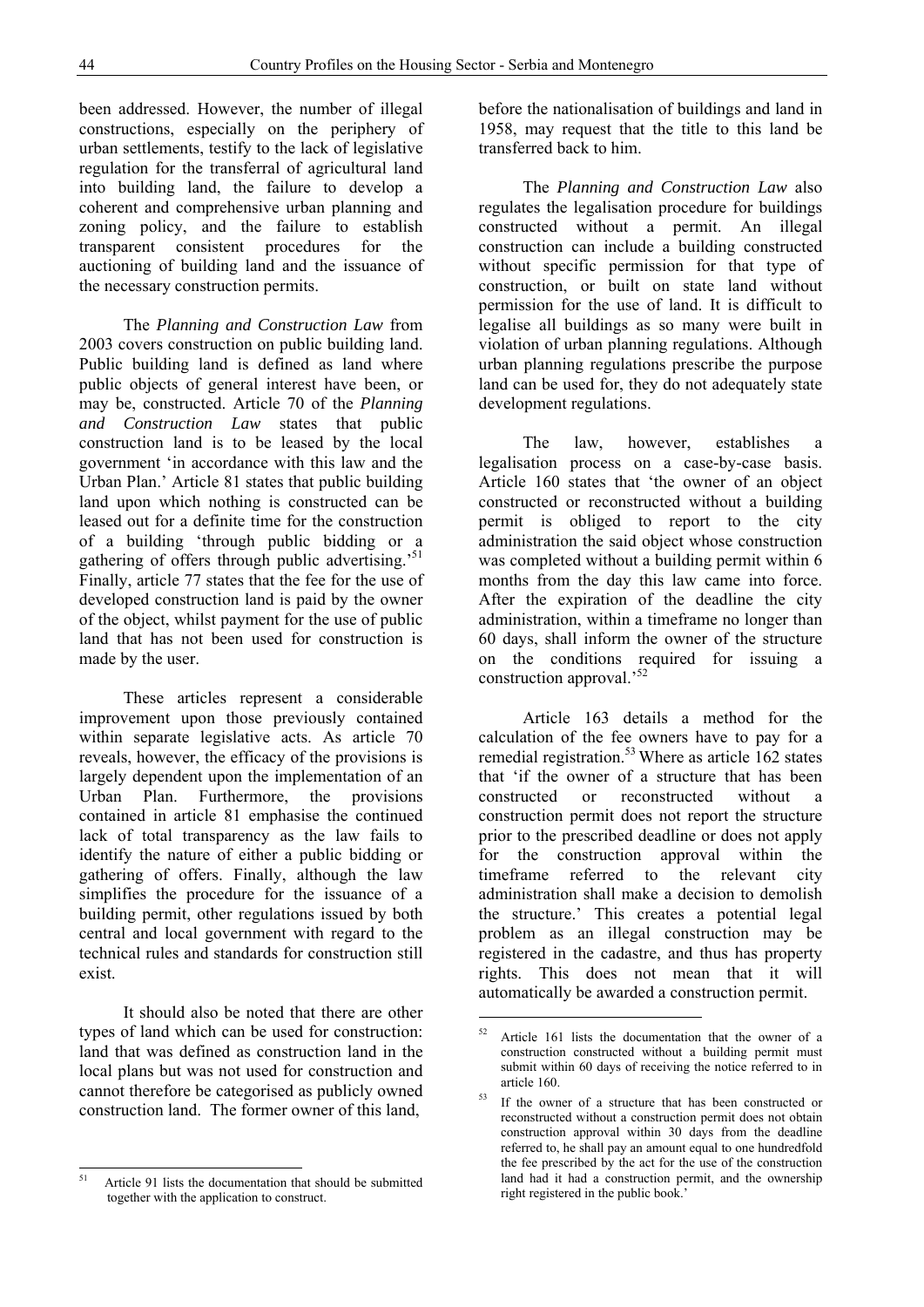If the building contravenes construction regulations and has to be destroyed than the owner will receive ownership rights. This then raises the question of whether the owner must be compensated. So this issue needs to be clarified.

 Finally, until 1 January 2005 there was no tax on housing construction. On 1 January the *Law on Value Added Taxation* introduced an 18 per cent tax on construction. There are no incentives in tax legislation for construction i.e. there is no possibility to deduct the interest rate on a loan. Therefore the way in which credit is obtained to cover the cost of construction materials does not affect the level of taxation charged. This should be amended.

## **5. Housing and construction financing**

 A considerable percentage of housing and construction financing was provided in the past by housing co-operatives (see chapter III p.30). This was in spite of the lack of specialised legislation regulating the activity of housing cooperatives. Parts of the *Law on Cooperatives*, the federal law from 1996, deal with the operation of housing / construction co-operatives as both investors and contractors.<sup>54</sup> A construction / housing co-operative can be registered as a legal entity: on this basis it can obtain a lease for land, construct flats and sell them. Essentially, the cooperative provides a savings scheme for construction where credits are given to members for the purchase of apartments.

 The law does not, however, adequately regulate the relationship between members of the co-operatives. After contributing money towards the construction of new housing the member of a co-operative has a contract for the purchase of a flat, but no legal title. The only security is for the future flat owner to register this contract of purchase in a court. In reality, the savings of cooperatives have been poorly regulated. Furthermore, contracts signed by co-operatives for the construction of apartments have been ineffectually implemented. Finally, as non-profit housing organisations the co-operatives do not

-

have any particular incentives, especially after the recent introduction of VAT 1 January 2005.

 If a sufficient volume of housing is to be constructed, however, a system of house and construction financing based on secured credit has to be implemented. At present such a system is in its infancy.

 Article 64 of the *Law on Basic Elements of the Property Rights* states that a mortgage can only be secured when the title to the real estate object is registered.<sup>55</sup> A construction can be registered only when it is complete. Legislation should be amended to allow for a building under construction to be registered and acquire legal title. Only a real estate object may be used as collateral and not the land itself as all urban land is held in state ownership. There is therefore no mechanism for the bank to take a security over the constructor aside from a state guarantee of the individual constructor.

 In contrast, house financing is restricted due to the inability of the creditor to effectively foreclose on the collateral secured. This problem not only stems from the absence of a comprehensive Law on Mortgages (only draft mortgage law exists), but mainly results from the problems associated with registering real estate, and the ineffective nature of the enforcement procedure.

 A mortgage loan will typically only be issued by a bank if a first-ranked mortgage can be taken on a real estate object that is already registered. The mortgage agreement must then be registered at both court and the State Registry for Real Estate, a process that takes about two months. Contracts registered in court, however, often undervalue the value of an apartment. Upon foreclosure the court will ask an independent expert to value the property and have their estimate registered in court. The actual value of the collateral is therefore based in practice on the authorised court assessment. The existence of both an official and unofficial price, however, heightens the insecurity felt by creditors.

 The *Law on Enforcement Procedure*, however, allows for the court to prolong the period before the forced sale. This should be amended so that a public auction can quickly

The Law on Cooperatives defines, 'Housing cooperatives, acting as investors and contractors, they organize construction and maintenance and build and maintain apartments, housing buildings and office space for members of a cooperative through engagement of finances and work of the cooperative's members and other physical and legal bodies.'

<sup>&</sup>lt;u>.</u> 55 'Based on a legal transaction or court decision, a mortgage shall be instituted by entry into a public register or by some other adequate mode as provided by law.'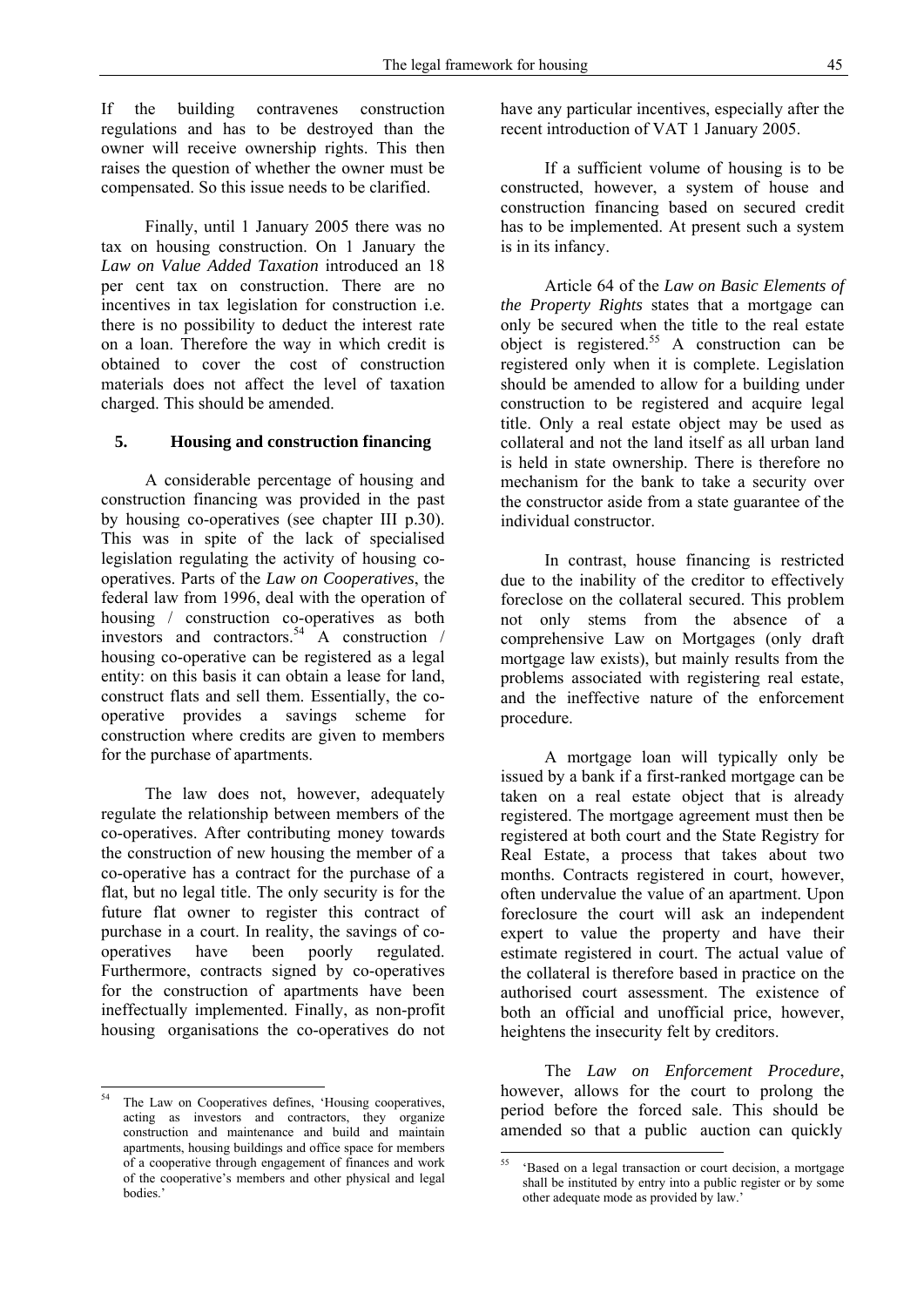follow foreclosure. Eviction is permitted upon foreclosure. But in practice does not happen as there is no obligation on the local government to provide reserve housing for evicted creditors. (See also chapter V.)

#### **6. Social housing**

 Under the system of the Funds for Solidarity Housing Construction public companies act as developers who utilise public money in accordance with the regulations set out in the legislation. The amendments introduced to the *Housing Law* of 1 June 2001 radically altered the way in which the Funds for Solidarity Housing Construction were financed. At the same time resources for the solidarity housing founds were defined by *the Salary and Wage Fund Tax Law* in article 4 which secured the direction of finances for social housing construction. It established that the municipal authority define the tax rate and the way of using the financial resources in accordance with the obligation that 0.3 to 1.0 per cent of the resources collected be directed towards solidarity housing construction. The law did not, however, define how the resources should be disposed, i.e. the criteria, the conditions for the granting and returning of resources. Furthermore, there was no legislative control of the use of the financial resources raised.

 The *Draft Law on Social Housing* replaces this arrangement with municipal housing agencies which are responsible for the construction of social housing. The central plank of the draft law, contained in article 5, is the establishment of a national housing fund. However, the municipal housing agencies, at the local level are seen as the instrument of public policy, responsible for the implementation of the new social housing policy. So as to perform their responsibilities, municipalities are, for instance, obliged, in accordance with article 24 of the draft law, to formulate the municipal housing strategy, and facilitate the provision of social housing through the implementation of adequate land and urban policies and by the provision of local funding. Crucially, they are not only responsible for obtaining central funds but also for raising additional funds from commercial banks.

 The system of financing that has been proposed in the draft law in many ways suggests the future replication of the problems witnessed in the previous system. This point is highlighted by

the somewhat convoluted definition of the use of the housing fund in article 8 of the draft law, 'to provide long term credit approval to non-profit housing organisations in order to provide dwellings for social housing; long term credit approval to persons and legal entities in order to provide dwellings for social housing; stimulating long term housing savings; stimulating different forms of providing housing for social housing as an own property or tenancy; stimulating the partnership of private and public sector in the field of social housing.'

 The overall idea of the *Draft Law on Social Housing* is to create a 'private / public' partnership. The construction of social housing will be implemented at the local level. Municipal housing agencies, licensed by the State, will request funds from the Central State which will be combined with funds obtained from commercial banks. Private constructors will be contracted and the resultant housing will be sold or leased to groups who are identified as being in need of social housing. As was noted in the previous paragraph the role of the municipal housing agency in relation to the financing of the construction of social housing is ill-defined. Article 28 of the draft law states, 'the activities of the Municipal Housing Agency shall include: project management of dwelling construction for social housing for specific period of tenancy with the possibility of purchasing as a private property; managing and maintaining of public housing fund for social tenancy housing; reimbursement of mortgage loans for the final beneficiaries who acquire dwellings as a private property by purchase (collection of annuity and transfer of funds according to financial sources)'. Finally, the policy cannot be implemented effectively without a coherent system of urban planning.

 In the *Draft Law on Social Housing* it is envisaged that public rental housing is to be made available to the most vulnerable social groups. The problem is that the purchase of such flats, as well as the cost of their maintenance, will have to be subsidised. It is envisaged that the purchase of such housing will be through favourable credit issued by the banks. Housing agencies are expected to identify which creditors and construction companies are eligible for loans. The law only implies, and does not defines, that there should be a special contract whereby the commercial banks offer favourable interest rates to the housing agencies. The subsidisation of homeowners with insufficient income is a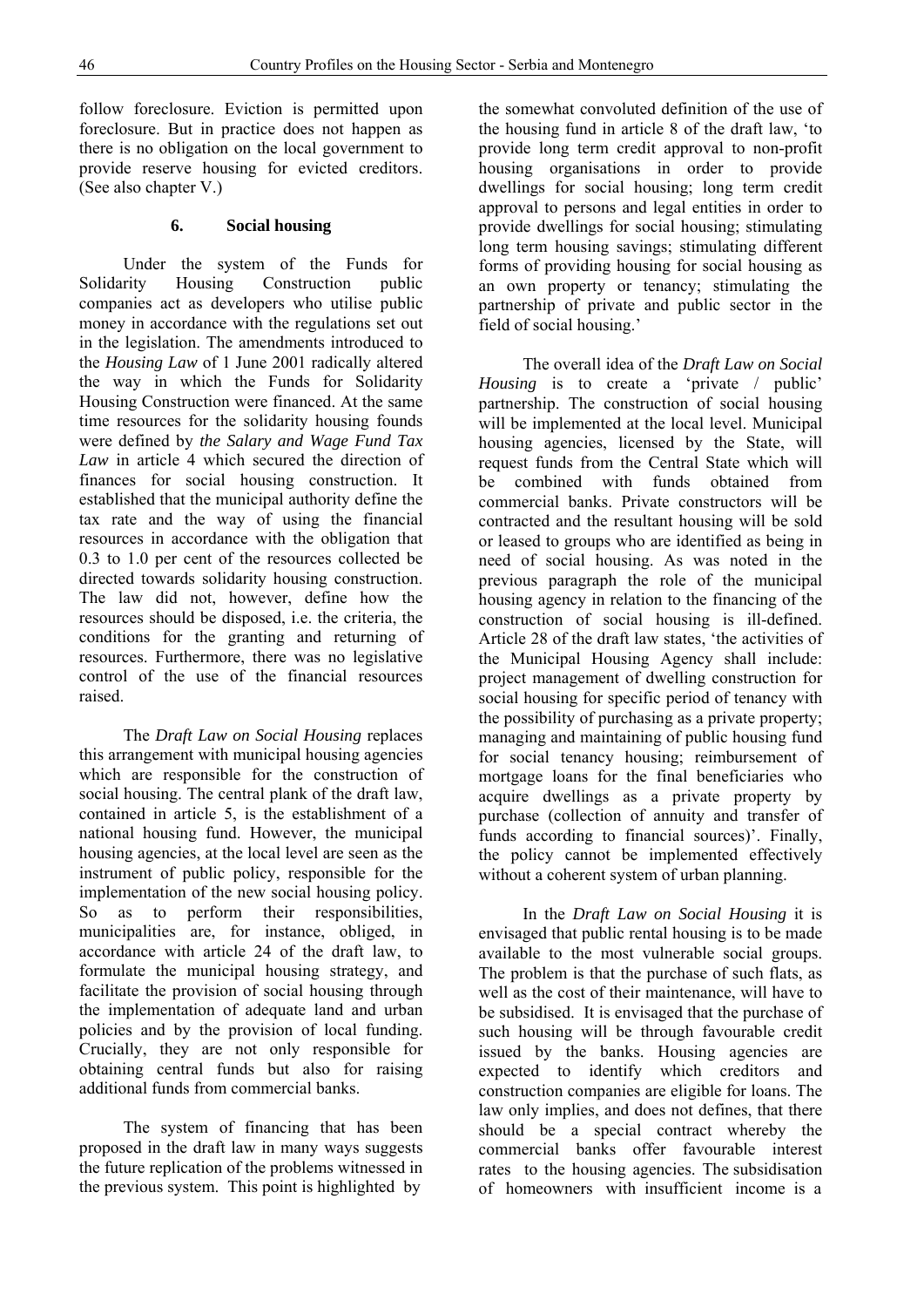question that tax legislation should resolve. The *Value Added Tax Law* states that all types of construction are taxed in the same way. It was considered to exempt some categories of housing from VAT but this proposal was not accepted. Tax legislation should be amended to provide incentives for the construction of social housing by introducing differentiated tax rates.

 With regard to maintenance, the *Draft Law on Social Housing* suggests that the municipal housing agency, as the owner of the leased housing will be responsible for maintenance work. In contrast, the social housing that is sold will be maintained in accordance with the *Law on the Maintenance of Residential Buildings.* 

 Furthermore, the law will have to prohibit the resale of such flats i.e. the provisions of the *Housing Law* compelling the landlord to accept an application by the tenant to privatise should either be removed or made non-applicable. Another option would be to impose a condition in a mortgage issued for the purchase of social housing that the mortgage cannot be assigned by the mortgagor. The fundamental problem with the provision of social housing is its unpopularity when it is in the midst of rented housing. As a consequence, the draft law only provides a loose definition for those who will receive housing under a lease agreement.

 A number of sub-legislative acts are required to provide details to the policy aims introduced in the draft law. The draft law identifies various categories of applicants for social housing. The precise criteria for placing people in these groups needs to be detailed in sublegislative acts as the groups are difficult to define in practice; and regulations cannot afford to be too strict in their categorisation as the income of the majority of the population remains unaccounted for. It is this discrepancy between official and unofficial earnings which represents the greatest hurdle to the development of an effective policy.

 The enactment of the *Draft Law on Social Housing* is of crucial importance with regard to resolving many of the social issues which result from over ten years of civil war. Two years after the introduction of the National Strategy for Resolving the Problems of Refugees and IDPs there is no implemented legislation for identifying the beneficiaries of social housing, establishing selection criteria, and laying down the procedures

for the involvement of construction. At present it is the Municipal Urban Land Bureau that allocates land. Money is then disbursed by the Commissariat for Refugees which is responsible for allocating temporary housing to refugees. A recent decision of the Constitutional Court, when it ruled that the allocation procedure is not sufficiently clear or developed recognised that the system is unsatisfactory. Furthermore, the contracts concluded with refugees and IDPs are not often signed, and the ones that are signed are not properly authorised by a court. (Please see also chapter VI.)

## **7. Maintenance**

 The maintenance of residential buildings is regulated by the *Law on the Maintenance of Residential Buildings.* Its articles regulate the use and repair of the building and common areas, as well as establishing mechanisms for making decisions about the provision and use of finance for the purpose of building maintenance. Article 11 of the law states that 'a residential building has the status of a legal entity in legal transactions which refer to the maintenance and use of a residential building.'

 In accordance with article 12 of the law, 'an assembly is formed in a residential building and it consists of the owners of all the apartments.' The president of the assembly manages its work and he/she is elected by a majority of the votes. He/she represents the building in dealings with any third party, as well as proposing the annual building maintenance schedule and overseeing its implementation. The list of decisions which it is empowered to take is detailed in article 14. The decision-making procedure detailed in article 17 states: 'the Assembly of the building may validly make decisions in case more than half of the members are present. The Assembly of the building makes decisions concerning the current maintenance of the building by a majority of votes of the members present at the Assembly. The Assembly of the building, with the consent of members of the Assembly to whom more than half of the total surface of the apartments belongs, makes decisions concerning the investment maintenance of the building.'

 In many municipalities a significant number of the buildings have not established the above mentioned assembly, and have neglected to maintain the building as a consequence. In such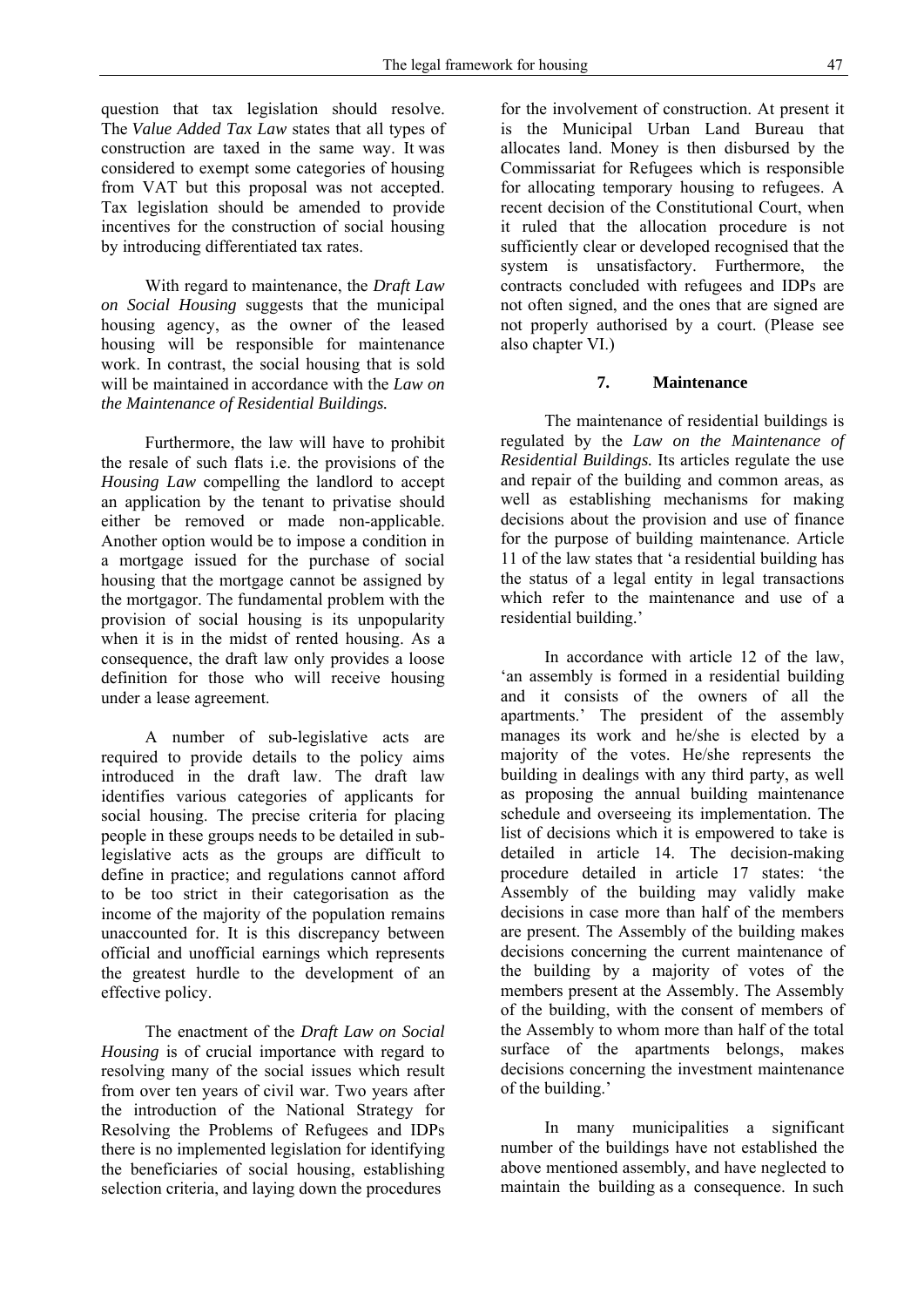$\overline{a}$ 

cases, in accordance with article 29 of the law, a competent municipal body is empowered to entrust the maintenance work to a public enterprise.<sup>56</sup> Article 24 of the law states that in this, as with any other maintenance work undertaken, 'the maintenance costs are born by the owners of the apartments, in proportion to the share of their apartment surfaces i.e. surfaces of other separate parts of the building in the total surface of all apartments and other separate parts of the building.' As the obligation of the building in such cases is to cover all the maintenance costs, and that in the case of default the payment must be enforced by a court, which is a long process, the competent municipal body often does not make such a decision.

 In a related issue, the original *Law on the Maintenance of Residential Buildings*, 1995 defined the maintenance works necessary for the residents' safety, particular articles making it possible for municipalities to impose special fees on flat owners when it became necessary to carry out the works defined as 'building maintenance for the purposes of safeguarding lives.' The Constitutional Court of the Republic of Serbia made this regulation ineffective in 2001 by ruling against the imposition of this fee, and removing this clause from the law in its 2001 version.

 Draft amendments to the law have attempted to provide a resolution to the problems caused by making it mandatory for residents to pay the costs of the building maintenance in cases of emergency, their respective contribution being based on an average rent amount that they pay on an indefinite time basis per square meter of useful housing unit area. As private flat owners cannot afford to pay any maintenance fees, any amendment is therefore unlikely in reality to provide a solution to the problem.

 Finally, the *Law on the Maintenance of Residential Buildings* was introduced with the intention to facilitate the development of management bodies i.e. home owner associations. As a consequence, the law states that in a condominium property, the owners are under obligation, in accordance with article 12, to form an assembly. They are not, however, under a direct obligation to maintain the building. Crucially, the common space of the building is stated as being in the use of the individual flat owners.

 In contrast, the *Law on Basic Elements of the Property Rights* places the whole of a residential building in condominium property, the common space of the building stated as being in shared ownership. It is not possible; however, to register condominium property as the Registry of Real Estate and its Ownership (Land Cadastre) does not contain the classification 'condominium property.' The land is not owned by the homeowners as it is only deemed to be in 'use' by the State. At present, therefore, condominium property cannot develop within the scope stated in the *Law on Maintenance* or the *Law on Basic Elements of the Property Rights*. Until it develops, allowing home owner associations to raise financing against the title they hold to the land, home owners will continue to lack the resources to maintain their residential buildings. (See also chapters II p.17 and III p.31.)

#### **B. Republic of Montenegro**

 As was stated in the introduction, the problems witnessed in Montenegro very much replicate those of Serbia. This section will focus on issues where there is a significant difference between the two republics. The analysis is limited to the main legislative texts. As demonstrated in the chapters on land administration, on financing, and on social housing, there is a general concern regarding the lack of legal regulation, or the ineffectiveness of its implementation, with regard to issues that fall within the parameters of these chapters.

 The articles of the *Law on Floor Property* of 1995 (as amended in 1998) both compare with, and contradict, those described above in Serbian legislation. Reiterating the right to privatise contained in the *Law on Housing Relations* of 1991, article 56 of the *Law on Floor Property*

<sup>&</sup>lt;sup>56</sup> In case the residential building does not secure the execution of maintenance works for the residential building as stipulated by article 6 (i.e. keep the structure safe) the person performing the supervision of the execution of the regulations of this law shall order to the competent body of the community to secure the execution of such works by public enterprise for apartment services. In this case the residential building shall compensate the costs for the executed maintenance works to the community within the time and in the manner as determined by the community…In the case that the residential building does not pay the community in time the compensation of costs for the executed maintenance works on the residential building, the community may realise its right to compensation on the basis of the invoice of then paid works which has the power of a valid document.'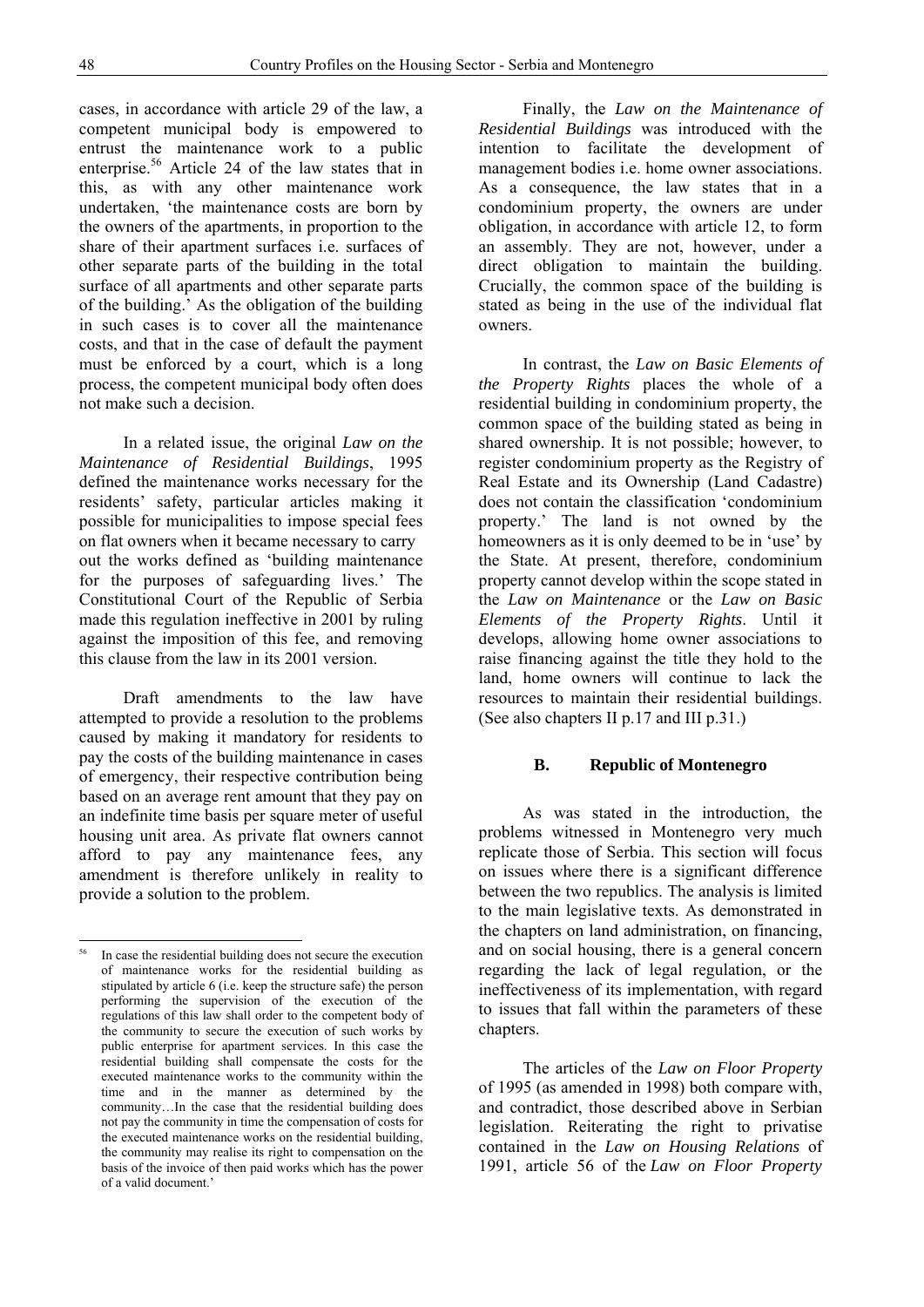states, 'the request for the purchase of the apartment shall be submitted to the holder of the right of disposal. The apartment owner shall be obliged to make possible for the person purchasing the apartment to conclude on the purchase within 30 days after the request for the apartment purchase was submitted. The apartment shall be purchased in accordance with the contract concluded between the applicant and the apartment owner.' The mechanism for working out the purchase price, at minimal cost, is detailed in article 58. The vast majority of former tenants have taken advantage of the opportunity to purchase.

 In contrast to the situation in Serbia, however, where no time limit has been placed upon privatisation, article 69 of the *Law on Floor Property*, in contradiction to the Constitution, effectively makes it impossible for the tenant to purchase the apartment within two years of the law coming into force. Article 69 states that, 'if the contract on apartment purchase is not concluded within two years as of this law entering into force, the tenancy title holder, upon the expiration of this period, shall continue to use his apartment on the basis of the apartment tenancy for an indefinite period.' The retention of such an article is of crucial importance for the development of further legislation i.e. defining who holds responsibility for the maintenance of buildings. However, such legislation has so far been undeveloped.

 In a further contrast to the situation in Serbia, the owners of buildings constructed on private land have been awarded common indivisible ownership of both the building and the land. Article 15 of the *Law on Floor Property*  states that, 'if a construction land on which a building was built is in private property, the owners of separate parts of the building shall be entitled to common indivisible property over such land. If a building was built on a construction land in public or state property, the owners of the separate parts of such a building shall be entitled to permanent use of the land on which it was built.' As the majority of land is held in public or state ownership, the effect of this provision has been limited. As with article 69, however, it does provide a basis for the development of further legislation i.e. on condominium ownership. Again, such legislation has not so far been developed.

 As with Serbia, the law fails to impose in reality an obligation on residents to take responsibility for the building in which they live. Furthermore, legislation fails to clearly elaborate upon the circumstances when public finance from municipal government is to be provided.

 Article 3 of the *Law on Housing Property* states that 'a housing block is a legal person for the purposes of maintenance' thus attempting to establish a form of home owner association. In accordance with article 21 of the law, 'owners are obliged to form management bodies for managing blocks of flats.' The list of decisions which it is empowered to take are listed in articles 36 and 37, the decision-making procedure detailed in article  $27<sup>57</sup>$  As in Serbia, buildings remain in a state of ill-repair. Although article 41 of the *Law on Housing Property* states that, 'the costs of regular maintenance, emergency and necessary works shall be borne by owners proportionately to their respective share by the surface of separate parts of block of flats in the total surface of separate parts', there is no mechanism, however, to ensure that the residents of a building comply with these payment obligations.

 The articles of the *Law on Housing Property* appear to some extent to be repeated within, and to some extent contradicted by, the articles of the *Law on Floor Property*. Indeed, contradictions also appear in the same law itself. Thus, article 20 of the *Law on Floor Property* asserts, in apparent contradiction to those of article 15, that 'any owner shall have the right to use common parts of a building according to the needs of his apartment.' The law then goes on to stipulate that, 'the owners shall be in obligation to participate in sharing expenses for the maintenance of the common part of their residential building.' A point refined in article 33 that, 'the owners bear the costs of the regular maintenance of the building.' Yet in the subsequent articles of the law, there is a failure of elaboration which could in reality secure the clauses obligations to contribute towards the cost of the building maintenance.

<sup>57</sup> The assembly of the building may validly make decisions in case more than half of the members are present. Decisions related to the regular keeping of the block of flats and emergency works shall be rendered by the majority votes present. The assembly renders decisions which exceeds the scope of regular maintenance after consent given by members of the assembly who together have more than half of the total surface of separate parts of the block of flats.'